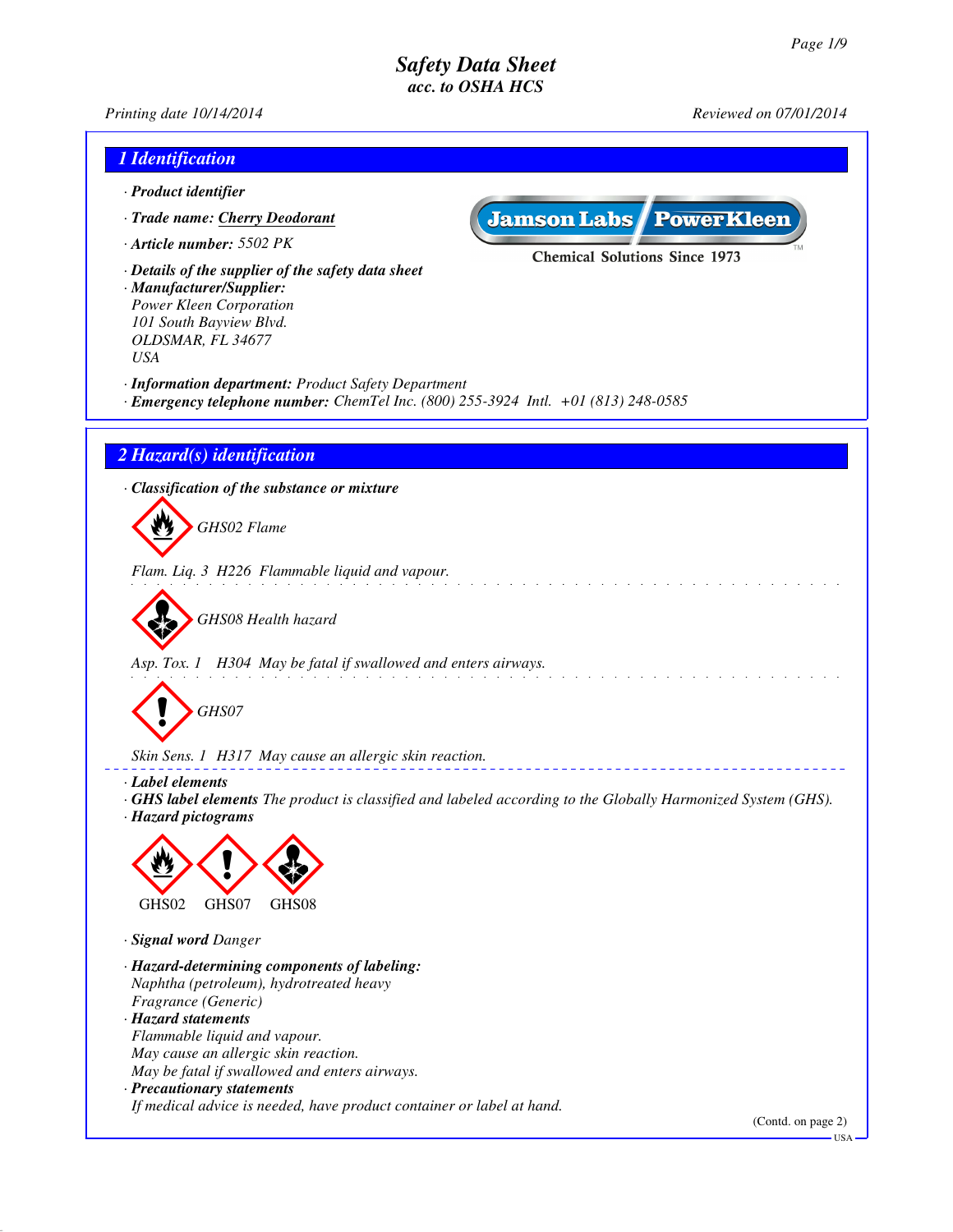*Printing date 10/14/2014 Reviewed on 07/01/2014*

*Trade name: Cherry Deodorant*

| Keep out of reach of children.<br>Read label before use.<br>Keep away from heat/sparks/open flames/hot surfaces. - No smoking.<br>Use explosion-proof electrical/ventilating/lighting/equipment.<br>IF ON SKIN (or hair): Remove/Take off immediately all contaminated clothing. Rinse skin with water/shower.<br>Specific treatment (see on this label).<br>Store locked up.<br>Dispose of contents/container in accordance with local/regional/national/international regulations.<br>· Classification system:<br>$\cdot$ NFPA ratings (scale 0 - 4) | (Contd. of page 1) |
|--------------------------------------------------------------------------------------------------------------------------------------------------------------------------------------------------------------------------------------------------------------------------------------------------------------------------------------------------------------------------------------------------------------------------------------------------------------------------------------------------------------------------------------------------------|--------------------|
| $Health = 0$<br>$Fire = 2$<br>$Reactivity = 0$                                                                                                                                                                                                                                                                                                                                                                                                                                                                                                         |                    |
| · HMIS-ratings (scale 0 - 4)                                                                                                                                                                                                                                                                                                                                                                                                                                                                                                                           |                    |
| <b>HEALTH</b><br>$Health = 0$<br>$\overline{2}$<br>$Fire = 2$<br><b>FIRE</b><br>$Reactivity = 0$<br>REACTIVITY <sup>0</sup><br>$\cdot$ Other hazards<br>· Results of PBT and vPvB assessment<br>· <b>PBT</b> : Not applicable.<br>$\cdot v$ PvB: Not applicable.                                                                                                                                                                                                                                                                                       |                    |
|                                                                                                                                                                                                                                                                                                                                                                                                                                                                                                                                                        |                    |
| 3 Composition/information on ingredients                                                                                                                                                                                                                                                                                                                                                                                                                                                                                                               |                    |
|                                                                                                                                                                                                                                                                                                                                                                                                                                                                                                                                                        |                    |
| · Chemical characterization: Mixtures<br>· Description: Mixture of the substances listed below with nonhazardous additions.                                                                                                                                                                                                                                                                                                                                                                                                                            |                    |
| · Dangerous components:                                                                                                                                                                                                                                                                                                                                                                                                                                                                                                                                |                    |
| 64742-48-9 Naphtha (petroleum), hydrotreated heavy                                                                                                                                                                                                                                                                                                                                                                                                                                                                                                     | 50-100%            |
| Fragrance (Generic)                                                                                                                                                                                                                                                                                                                                                                                                                                                                                                                                    | $10 - 25%$         |
|                                                                                                                                                                                                                                                                                                                                                                                                                                                                                                                                                        |                    |
|                                                                                                                                                                                                                                                                                                                                                                                                                                                                                                                                                        |                    |
| <b>4 First-aid measures</b>                                                                                                                                                                                                                                                                                                                                                                                                                                                                                                                            |                    |
| · Description of first aid measures<br>$\cdot$ After inhalation:<br>Supply fresh air and to be sure call for a doctor.<br>In case of unconsciousness place patient stably in side position for transportation.<br>$\cdot$ After skin contact: Immediately wash with water and soap and rinse thoroughly.                                                                                                                                                                                                                                               |                    |

*· After eye contact:*

*Remove contact lenses if able to do so.*

*Rinse opened eye for several minutes under running water.*

*· After swallowing:*

*A person vomiting while lying on their back should be turned onto their side. Do not induce vomiting; immediately call for medical help.*

*If symptoms persist consult doctor.*

- *· Most important symptoms and effects, both acute and delayed*
- *Allergic reactions Nausea*

*Cramp*

(Contd. on page 3)

USA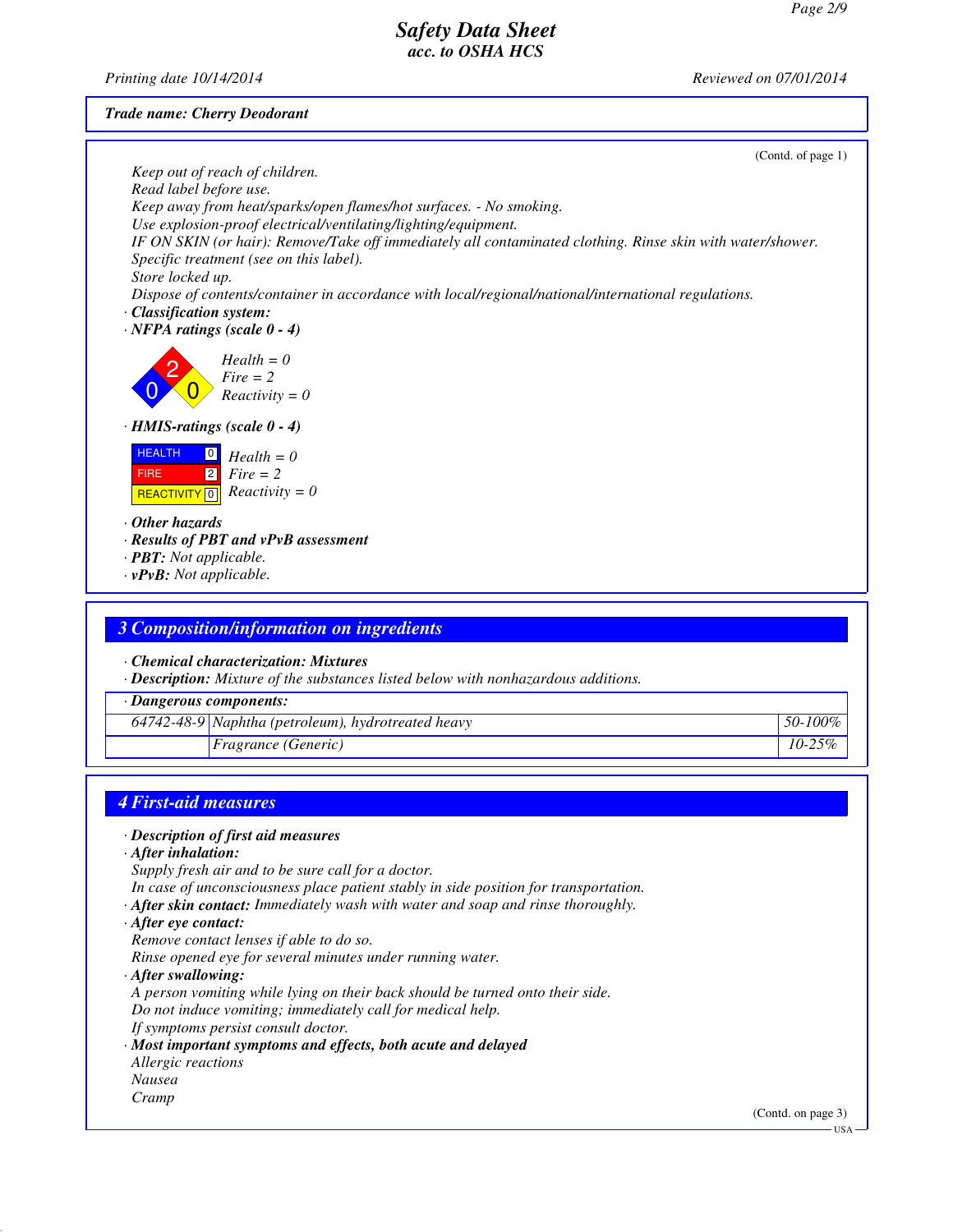*Printing date 10/14/2014 Reviewed on 07/01/2014*

#### *Trade name: Cherry Deodorant*

(Contd. of page 2)

*· Danger Danger of pneumonia.*

- *Danger of pulmonary edema.*
- *· Indication of any immediate medical attention and special treatment needed Treat skin and mucous membrane with antihistamine and corticoid preparations. Medical supervision for at least 48 hours.*

*If swallowed or in case of vomiting, danger of entering the lungs.*

## *5 Fire-fighting measures*

- *· Extinguishing media*
- *· Suitable extinguishing agents: CO2, sand, extinguishing powder. Do not use water.*
- *· For safety reasons unsuitable extinguishing agents: Water with full jet*
- *· Special hazards arising from the substance or mixture Carbon monoxide (CO)*
- *· Advice for firefighters*
- *· Protective equipment: Mouth respiratory protective device.*

## *6 Accidental release measures*

- *· Personal precautions, protective equipment and emergency procedures Wear protective equipment. Keep unprotected persons away.*
- *· Environmental precautions: Do not allow to enter sewers/ surface or ground water.*
- *· Methods and material for containment and cleaning up: Absorb with liquid-binding material (sand, diatomite, acid binders, universal binders, sawdust).*

*Dispose contaminated material as waste according to item 13.*

*Ensure adequate ventilation.*

*Do not flush with water or aqueous cleansing agents*

*· Reference to other sections*

*See Section 7 for information on safe handling.*

*See Section 8 for information on personal protection equipment.*

*See Section 13 for disposal information.*

## *7 Handling and storage*

#### *· Precautions for safe handling*

*Ensure good ventilation/exhaustion at the workplace. Prevent formation of aerosols.*

- *· Information about protection against explosions and fires: Keep ignition sources away - Do not smoke. Protect against electrostatic charges.*
- *· Conditions for safe storage, including any incompatibilities*
- *· Storage:*
- *· Requirements to be met by storerooms and receptacles: No special requirements.*
- *· Information about storage in one common storage facility: Store away from oxidizing agents. Store away from foodstuffs.*
- *· Further information about storage conditions: Keep receptacle tightly sealed.*
- *· Specific end use(s) No further relevant information available.*

(Contd. on page 4)

USA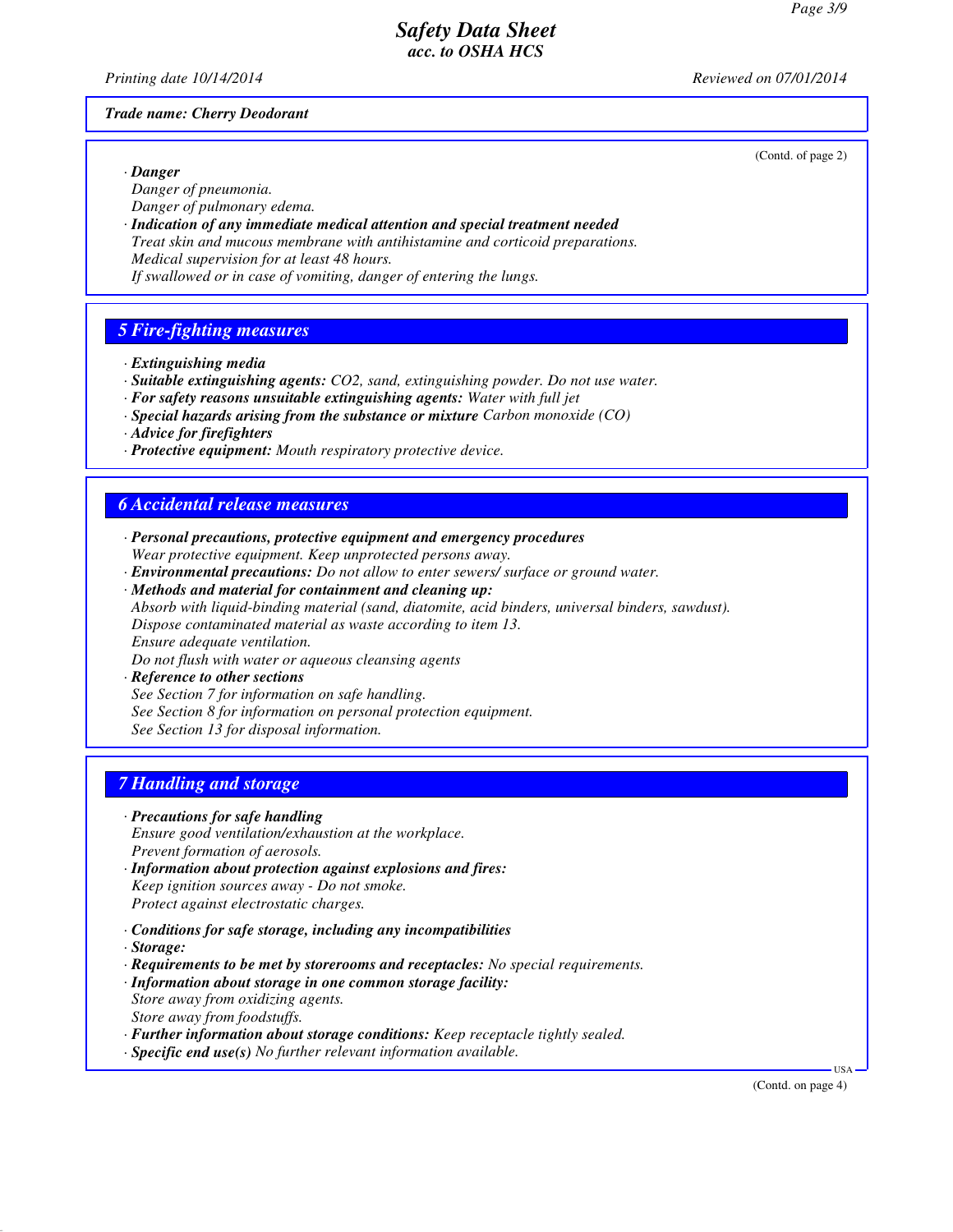*Printing date 10/14/2014 Reviewed on 07/01/2014*

#### *Trade name: Cherry Deodorant*

(Contd. of page 3)

#### *8 Exposure controls/personal protection*

*· Additional information about design of technical systems: No further data; see item 7.*

- *· Control parameters*
- *· Components with limit values that require monitoring at the workplace:*

*The product does not contain any relevant quantities of materials with critical values that have to be monitored at the workplace.*

- *· Additional information: The lists that were valid during the creation were used as basis.*
- *· Exposure controls*
- *· Personal protective equipment:*
- *· General protective and hygienic measures: Keep away from foodstuffs, beverages and feed. Immediately remove all soiled and contaminated clothing. Wash hands before breaks and at the end of work.*
- *· Breathing equipment:*

*In case of brief exposure or low pollution use respiratory filter device. In case of intensive or longer exposure use respiratory protective device that is independent of circulating air.*

*· Protection of hands:*



`S*Protective gloves*

*The glove material has to be impermeable and resistant to the product/ the substance/ the preparation. Selection of the glove material on consideration of the penetration times, rates of diffusion and the degradation*

*· Material of gloves*

*Neoprene gloves PVC or PE gloves*

*Chloroprene rubber, CR*

*Nitrile rubber, NBR*

*The selection of the suitable gloves does not only depend on the material, but also on further marks of quality and varies from manufacturer to manufacturer. As the product is a preparation of several substances, the resistance of the glove material can not be calculated in advance and has therefore to be checked prior to the application.*

*· Penetration time of glove material*

*The exact break through time has to be found out by the manufacturer of the protective gloves and has to be observed.*

- *· Not suitable are gloves made of the following materials:*
- *Leather gloves Strong gloves*
- *· Eye protection:*
- 

`R*Tightly sealed goggles*

*· Body protection: Solvent resistant protective clothing*

(Contd. on page 5)

USA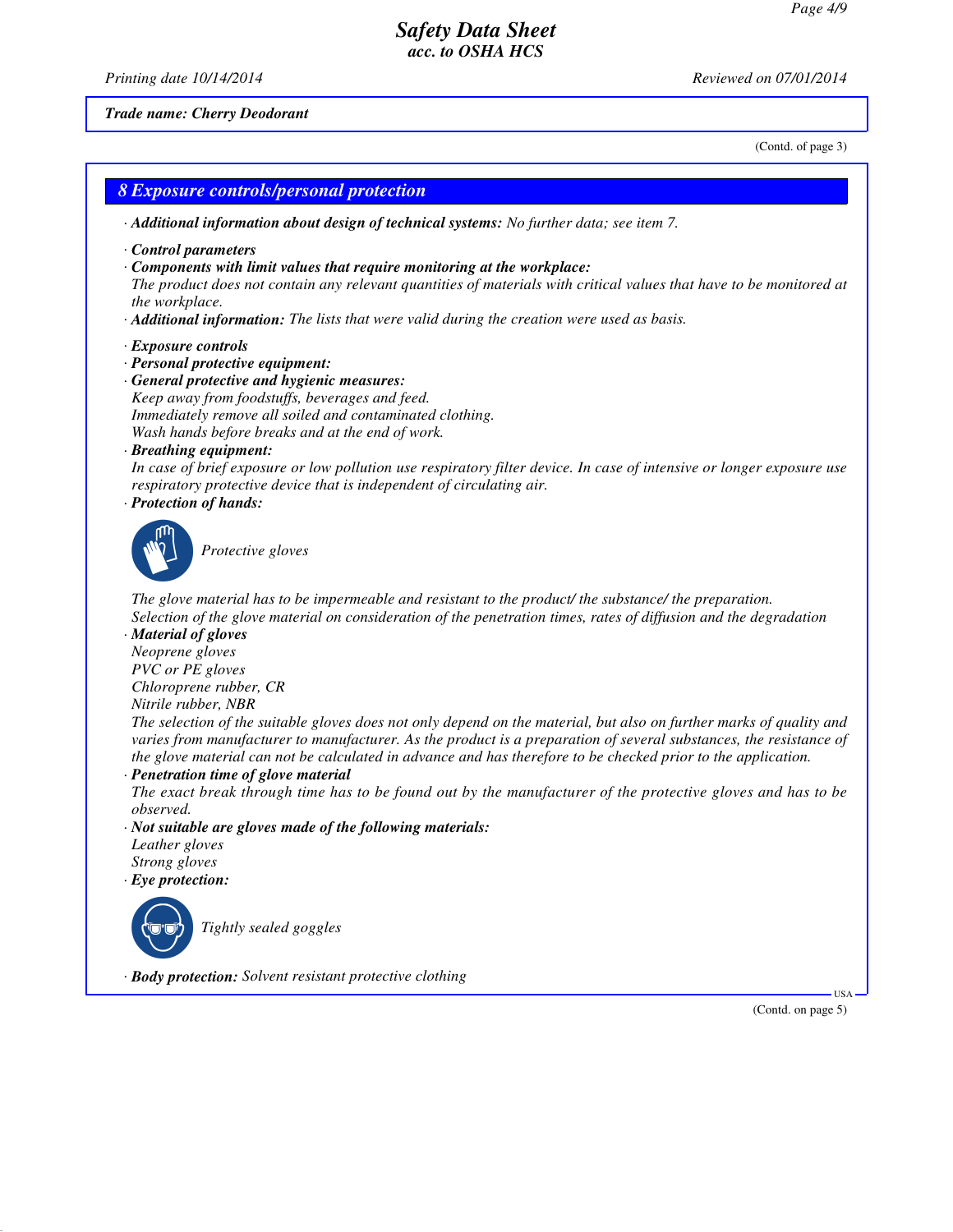*Printing date 10/14/2014 Reviewed on 07/01/2014*

*Trade name: Cherry Deodorant*

(Contd. of page 4)

| 9 Physical and chemical properties                         |                                                                                               |  |
|------------------------------------------------------------|-----------------------------------------------------------------------------------------------|--|
| · Information on basic physical and chemical properties    |                                                                                               |  |
| <b>General Information</b>                                 |                                                                                               |  |
| $\cdot$ Appearance:                                        |                                                                                               |  |
| Form:                                                      | Liquid                                                                                        |  |
| Color:                                                     | Colorless                                                                                     |  |
| $\cdot$ Odor:<br>Odour threshold:                          | Cherry<br>Not determined.                                                                     |  |
|                                                            |                                                                                               |  |
| $\cdot$ pH-value:                                          | Not determined.                                                                               |  |
| Change in condition                                        |                                                                                               |  |
| <b>Melting point/Melting range:</b>                        | Undetermined.                                                                                 |  |
| <b>Boiling point/Boiling range:</b>                        | 174 °C (345 °F)                                                                               |  |
| · Flash point:                                             | 52 °C (126 °F) (125.6 F)                                                                      |  |
| · Flammability (solid, gaseous):                           | Not applicable.                                                                               |  |
| · Ignition temperature:                                    | 240 °C (464 °F)                                                                               |  |
| · Decomposition temperature:                               | Not determined.                                                                               |  |
| · Auto igniting:                                           | Product is not selfigniting.                                                                  |  |
| · Danger of explosion:                                     | Product is not explosive. However, formation of explosive air/vapor<br>mixtures are possible. |  |
| · Explosion limits:                                        |                                                                                               |  |
| Lower:                                                     | $0.6$ Vol $%$                                                                                 |  |
| <b>Upper:</b>                                              | $7.0$ Vol $%$                                                                                 |  |
| $\cdot$ Vapor pressure at 20 °C (68 °F):                   | $1$ hPa $(1$ mm $Hg)$                                                                         |  |
| $\cdot$ Density at 20 °C (68 °F):                          | $0.76$ g/cm <sup>3</sup> (6.342 lbs/gal)                                                      |  |
| · Relative density                                         | Not determined.                                                                               |  |
| · Vapour density                                           | Not determined.                                                                               |  |
| $\cdot$ Evaporation rate                                   | Not determined.                                                                               |  |
| · Solubility in / Miscibility with                         |                                                                                               |  |
| Water:                                                     | Not miscible or difficult to mix.                                                             |  |
| · Partition coefficient (n-octanol/water): Not determined. |                                                                                               |  |
| · Viscosity:                                               |                                                                                               |  |
| Dynamic:                                                   | Not determined.                                                                               |  |
| Kinematic:                                                 | Not determined.                                                                               |  |
| · Solvent content:                                         |                                                                                               |  |
| Organic solvents:                                          | $0.0\%$                                                                                       |  |
| Other information                                          | No further relevant information available.                                                    |  |

# *10 Stability and reactivity*

- *· Reactivity*
- *· Chemical stability*
- *· Thermal decomposition / conditions to be avoided: No decomposition if used according to specifications.*
- *· Possibility of hazardous reactions*
- *Flammable.*

(Contd. on page 6)

 $-$  USA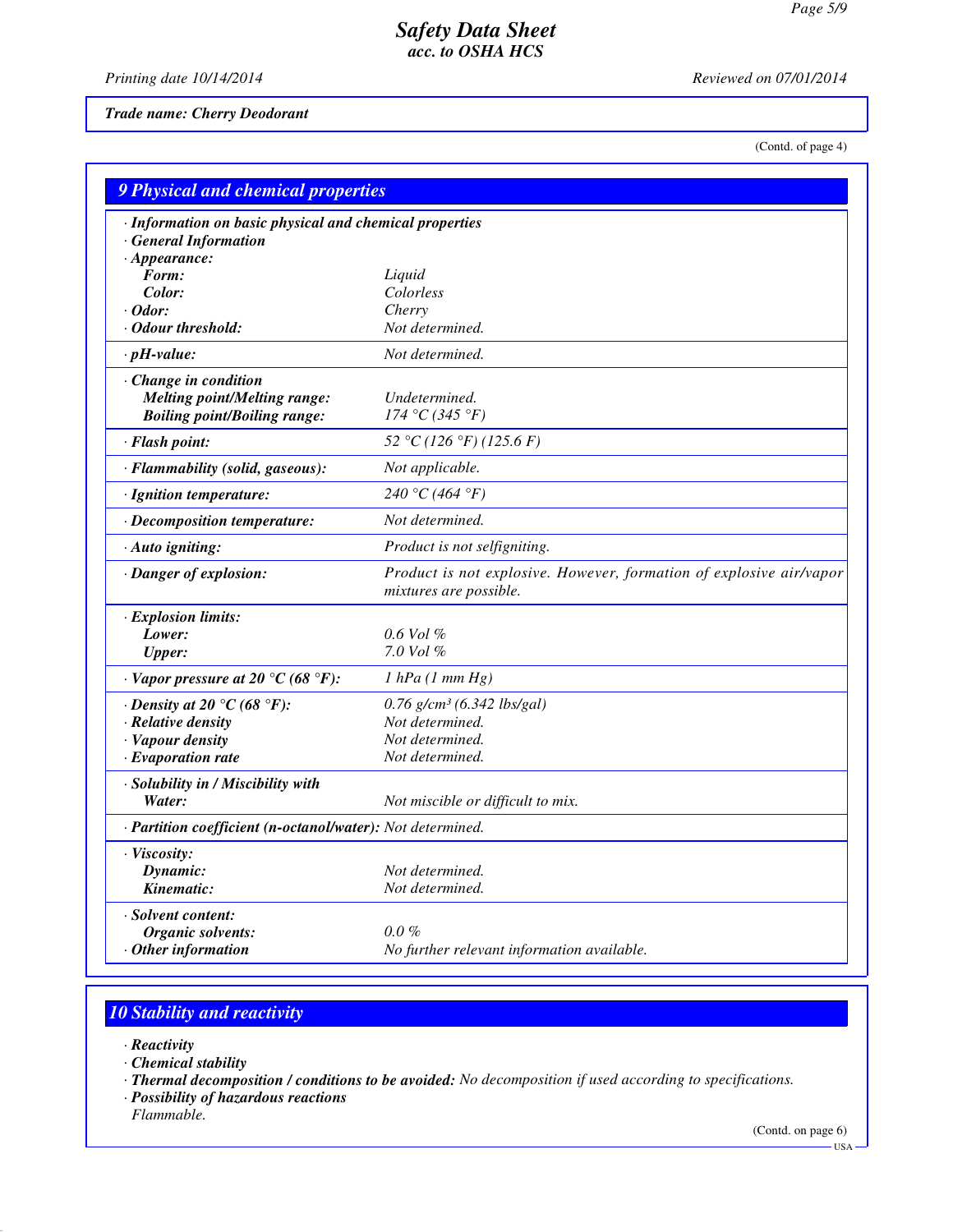*Printing date 10/14/2014 Reviewed on 07/01/2014*

(Contd. of page 5)

*Trade name: Cherry Deodorant*

*Reacts with oxidizing agents.*

*Reacts with oxygen.*

*· Conditions to avoid No further relevant information available.*

*· Incompatible materials: No further relevant information available.*

*· Hazardous decomposition products: No dangerous decomposition products known.*

## *11 Toxicological information*

*· Information on toxicological effects*

*· Acute toxicity:*

*· LD/LC50 values that are relevant for classification:*

*64742-48-9 Naphtha (petroleum), hydrotreated heavy*

*Oral LD50 >5000 mg/kg (rat)*

*Dermal LD50 >3000 mg/kg (rab)*

*· Primary irritant effect:*

*· on the skin: No irritant effect.*

- *· on the eye: Irritating effect.*
- *· Sensitization: Sensitization possible through skin contact.*
- *· Additional toxicological information:*

*The product shows the following dangers according to internally approved calculation methods for preparations: Irritant*

*· Carcinogenic categories*

*· IARC (International Agency for Research on Cancer)*

*1* 

*· NTP (National Toxicology Program)*

*None of the ingredients is listed.*

*· OSHA-Ca (Occupational Safety & Health Administration)*

*None of the ingredients is listed.*

#### *12 Ecological information*

*· Toxicity*

- *· Aquatic toxicity: No further relevant information available.*
- *· Persistence and degradability No further relevant information available.*
- *· Bioaccumulative potential No further relevant information available.*
- *· Mobility in soil No further relevant information available.*
- *· Additional ecological information:*
- *· General notes:*

*Water hazard class 1 (Self-assessment): slightly hazardous for water*

*Do not allow undiluted product or large quantities of it to reach ground water, water course or sewage system.*

- *· Results of PBT and vPvB assessment*
- *· PBT: Not applicable.*
- *· vPvB: Not applicable.*
- *· Other adverse effects No further relevant information available.*

(Contd. on page 7)

USA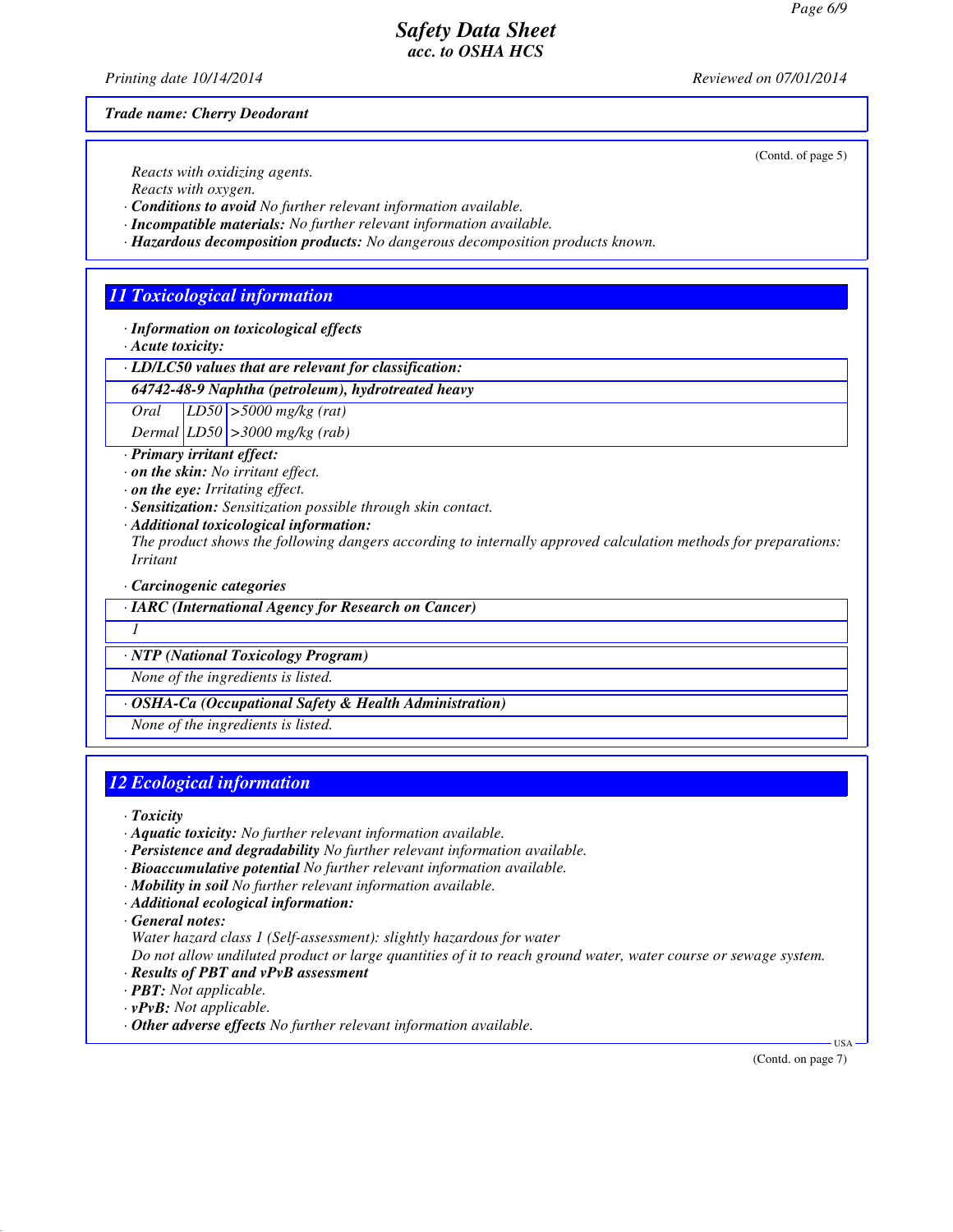*Printing date 10/14/2014 Reviewed on 07/01/2014*

*Trade name: Cherry Deodorant*

(Contd. of page 6)

# *13 Disposal considerations*

#### *· Waste treatment methods*

#### *· Recommendation:*

*Must not be disposed of together with household garbage. Do not allow product to reach sewage system.*

- *· Uncleaned packagings:*
- *· Recommendation: Disposal must be made according to official regulations.*

| <b>14 Transport information</b>                                                     |                                                                                                                        |
|-------------------------------------------------------------------------------------|------------------------------------------------------------------------------------------------------------------------|
| $\cdot$ UN-Number<br>$\cdot$ <i>DOT</i><br>$\cdot$ IMDG, IATA                       | Not regulated<br><b>UN1993</b>                                                                                         |
| · UN proper shipping name<br>$\cdot$ DOT<br>$·$ <i>IMDG, IATA</i>                   | Not regulated<br>FLAMMABLE LIQUID, N.O.S. (Naphtha (petroleum), hydrotreated<br>heavy)                                 |
| · Transport hazard class(es)                                                        |                                                                                                                        |
| $\cdot$ DOT                                                                         | Not applicable                                                                                                         |
| · IMDG, IATA                                                                        |                                                                                                                        |
| · Class<br>· Label                                                                  | 3 Flammable liquids<br>3                                                                                               |
| · Packing group<br>$\cdot$ DOT<br>$·$ <i>IMDG, IATA</i>                             | Not applicable<br>III                                                                                                  |
| · Environmental hazards:<br>$\cdot$ Marine pollutant:                               | N <sub>O</sub>                                                                                                         |
| · Special precautions for user<br>· Danger code (Kemler):<br>· EMS Number:          | 30<br>$F-E,S-E$                                                                                                        |
| · Transport in bulk according to Annex II of<br><b>MARPOL73/78 and the IBC Code</b> | Not applicable.                                                                                                        |
| · Transport/Additional information:                                                 |                                                                                                                        |
| $\cdot$ DOT<br>· Quantity limitations                                               | On cargo aircraft only: 220 L                                                                                          |
| $\cdot$ IMDG<br>$\cdot$ Limited quantities (LQ)<br>$\cdot$ Excepted quantities (EQ) | 5L<br>Code: E1<br>Maximum net quantity per inner packaging: 30 ml<br>Maximum net quantity per outer packaging: 1000 ml |
|                                                                                     | (Contd. on page 8)                                                                                                     |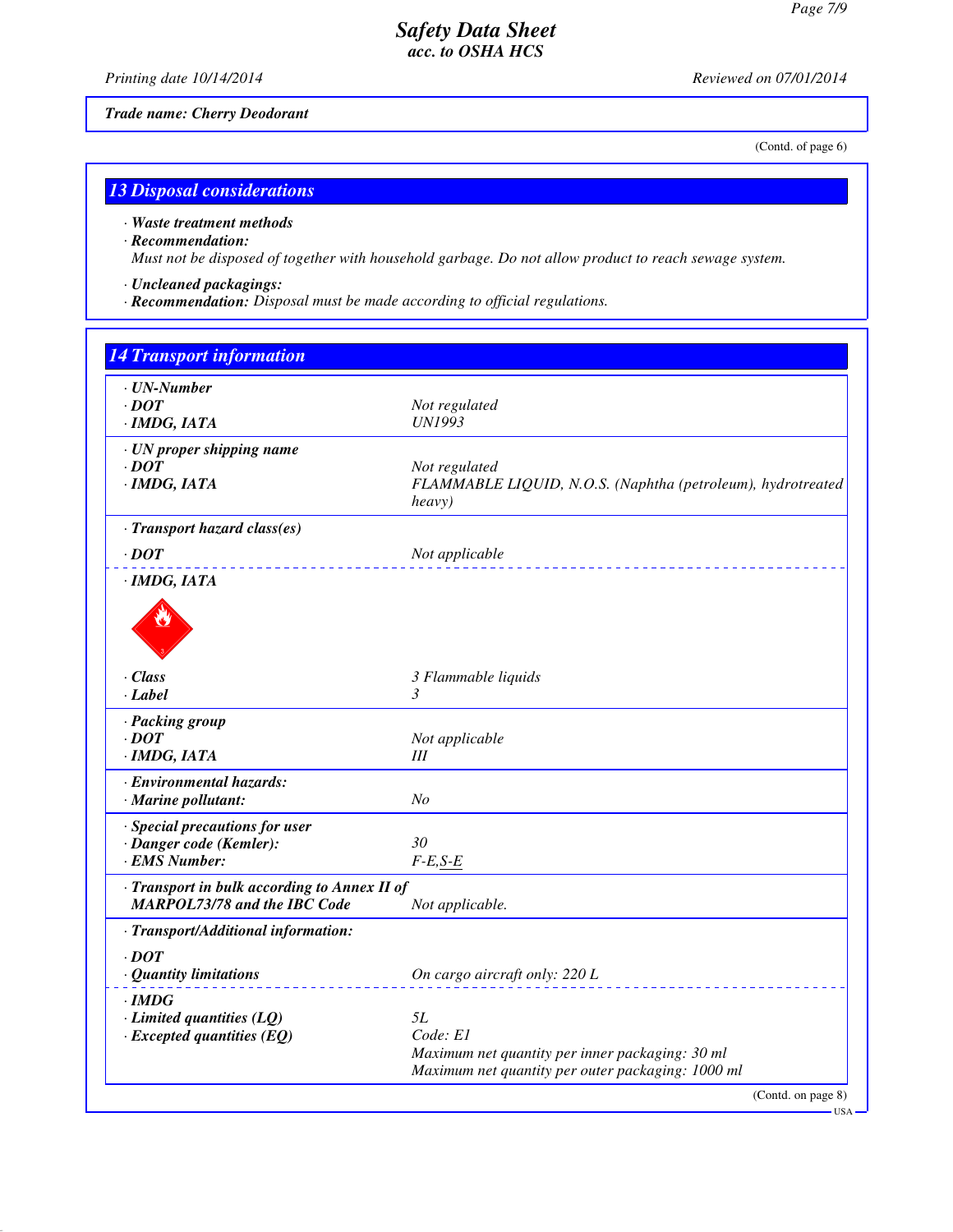*Printing date 10/14/2014 Reviewed on 07/01/2014*

*Trade name: Cherry Deodorant*

(Contd. of page 7)

*· UN "Model Regulation": UN1993, Flammable liquids, n.o.s. (Naphtha (petroleum),*

*hydrotreated heavy), 3, III*

### *15 Regulatory information*

*· Safety, health and environmental regulations/legislation specific for the substance or mixture · Sara*

*· Section 355 (extremely hazardous substances):*

*None of the ingredients is listed.*

*· Section 313 (Specific toxic chemical listings):*

*None of the ingredients is listed.*

*· TSCA (Toxic Substances Control Act):*

*64742-48-9 Naphtha (petroleum), hydrotreated heavy*

*· Proposition 65*

*· Chemicals known to cause cancer:*

*None of the ingredients is listed.*

*· Chemicals known to cause reproductive toxicity for females:*

*None of the ingredients is listed.*

*· Chemicalsknown to cause reproductive toxicity for males.*

*None of the ingredients is listed.*

*· Chemicals known to cause developmental toxicity:*

*None of the ingredients is listed.*

*· Carcinogenic categories*

*· EPA (Environmental Protection Agency)*

*None of the ingredients is listed.*

*· TLV (Threshold Limit Value established by ACGIH)*

*None of the ingredients is listed.*

*· NIOSH-Ca (National Institute for Occupational Safety and Health)*

*None of the ingredients is listed.*

*· GHS label elements The product is classified and labeled according to the Globally Harmonized System (GHS). · Hazard pictograms*



*· Signal word Danger*

*· Hazard-determining components of labeling: Naphtha (petroleum), hydrotreated heavy Fragrance (Generic) · Hazard statements Flammable liquid and vapour. May cause an allergic skin reaction. May be fatal if swallowed and enters airways.*

(Contd. on page 9)

USA